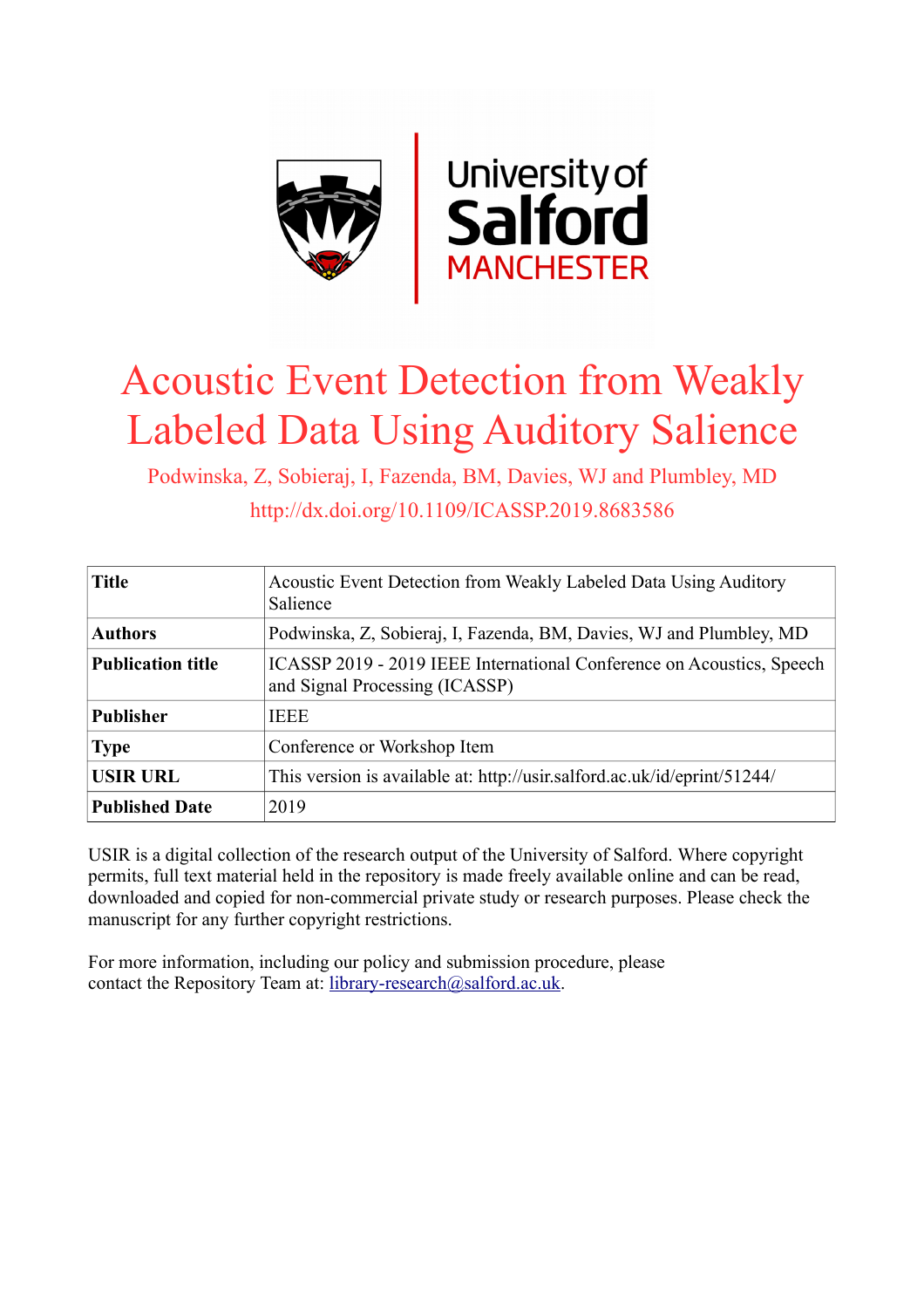## ACOUSTIC EVENT DETECTION FROM WEAKLY LABELED DATA USING AUDITORY SALIENCE

*Zuzanna Podwinska*? *Iwona Sobieraj*† *Bruno M Fazenda*? *William J Davies*? *Mark D. Plumbley*†

> ? Acoustics Research Centre, University of Salford, Salford, United Kingdom

† Centre for Vision Speech and Signal Processing, University of Surrey, Guildford, United Kingdom

## ABSTRACT

Acoustic Event Detection (AED) is an important task of machine listening which, in recent years, has been addressed using common machine learning methods like Non-negative Matrix Factorization (NMF) or deep learning. However, most of these approaches do not take into consideration the way that human auditory system detects salient sounds. In this work, we propose a method for AED using weakly labeled data that combines a Non-negative Matrix Factorization model with a salience model based on predictive coding in the form of Kalman filters. We show that models of auditory perception, particularly auditory salience, can be successfully incorporated into existing AED methods and improve their performance on rare event detection. We evaluate the method on the Task2 of DCASE2017 Challenge.

*Index Terms*— AED, NMF, auditory salience, Kalman filter

## 1. INTRODUCTION

Acoustic Event Detection (AED) is an important task of machine listening, which aims to automatically recognise, label, and estimate the position in time of sound events in a continuous audio signal. In recent years it has seen a rise in interest in the research community, due to the number of real-world applications for AED such as home-care [1], surveillance [2], multimedia retrieval [3] or urban traffic control [4], to name just a few. A successful series of Detection and Classification of Acoustic Scenes and Events (DCASE) challenges [5, 6] have provided the community with datasets and baselines for a number of tasks related to AED, accelerating research in this field. Early approaches for AED were strongly inspired by speech recognition systems, using mel frequency cepstral coefficients (MFCCs) with Gaussian Mixture Models (GMMs) combined with Hidden Markov Models (HMM) [7, 8]. Later, methods based on dictionary learning, mainly Non-negative Matrix Factorization were most prominent solutions for the AED task [9, 10, 11]. In recent years a number of deep learning methods have been proposed, that achieve state of the art results [12, 13]. However, most of the models used for AED nowadays have been primarily developed for image or text processing, while, to our knowledge, the importance of human sound perception in developing methods for AED has not received enough attention. In fact, in many applications of AED it may be desirable to only detect events which human listeners would detect. Therefore, in this paper, we want to pave the way towards perceptually motivated AED, showing how AED models can benefit from the combination with auditory attention and salience models.

Salience is a property of sound which makes it stand out in an auditory scene, and grab listener's attention in a bottom-up manner. There have been a few different approaches to modelling auditory salience, such as calculating salience features from spectrogram images [14], Bayesian surprise [15] and predictive coding [16] (for a review of auditory attention models, see [17]). All of these methods can be interpreted as novelty detection, which makes them natural candidates for an AED task. In fact, [18] has shown that an auditory salience model can be used for AED with promising results. However, these methods have concentrated on detection of every prominent sound, whereas a more realistic scenario might require the detection of a a-priori specified event only, which is the case investigated in this paper.

In this work we propose to combine the best of two worlds and show how they can compliment each other: a Non-negative Matrix Factorization model with an auditory salience model based on Kalman filters. What is more, we show that the resulting method is applicable for AED on *weakly labeled* data, that is, data in which we do not have exact information of when the interesting sound occurs, but just a tag of which sounds are present in a given audio excerpt.

## 2. AUDITORY SALIENCE MODEL

The auditory salience model used here was developed by [16], and is based on predictive coding, which has been proposed as the working principle of the auditory cortex [19]. The model uses a Kalman filter which: 1) predicts present input based on past input and an internal model, 2) updates the model according to prediction error and 3) weights the model versus data depending on variance of the input. Because salience is related to surprise, understood here as violation of expectation [20], a salient event is detected when the incoming input varies significantly from the prediction.

Each feature extracted from the signal is tracked by one or multiple Kalman filters simultaneously. The state X of a filter is coded as a vector containing a feature value  $z_n$  and the difference between the last two consecutive feature values:

$$
\mathbf{X}_n = \begin{bmatrix} z_n \\ z_n - z_{n-1} \end{bmatrix} . \tag{1}
$$

At each feature frame  $n$ , Kalman filter steps are:

The research leading to these results has received funding from the European Union's H2020 Framework Programme (H2020-MSCA-ITN-2014) under grant agreement n 642685 MacSeNet. This work is also partly supported by EPSRC grant EP/N014111/1.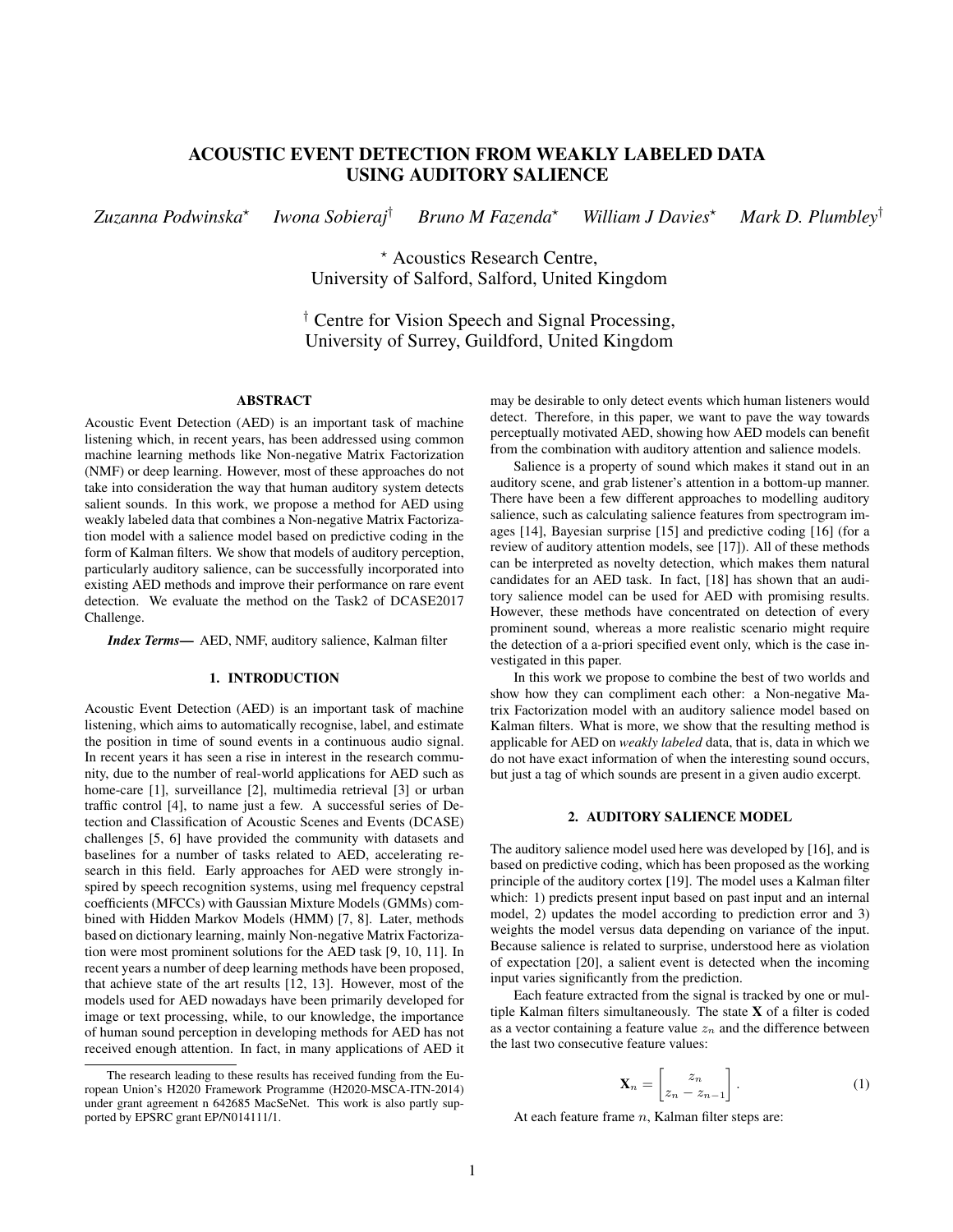$$
\hat{\mathbf{X}}_n = \mathbf{A}\hat{\mathbf{X}}_{n-1} \n\mathbf{P}_n = \mathbf{A}\mathbf{P}_{n-1}\mathbf{A}^T + \mathbf{Q} \n\mathbf{K}_n = \mathbf{P}_n \mathbf{B}^T (\mathbf{B}\mathbf{P}_n \mathbf{B}^T + \mathbf{R})^{-1} \n\hat{\mathbf{X}}_n = \hat{\mathbf{X}}_n + \mathbf{K}_n (z_n - \mathbf{B}\hat{\mathbf{X}}_n) \n\mathbf{P}_n = (\mathbf{I} - \mathbf{K}_n \mathbf{B})\mathbf{P}_n
$$
\n(2)

where  $\hat{\mathbf{X}}$  and  $\hat{\mathbf{X}}$  are the a priori and a posteriori predictions of **X**, respectively.

Taken together with the system matrix A and the measurement matrix B shown below, this means that at any point in time, the feature vector is expected to continue changing in the same manner it has most recently changed:

$$
\mathbf{A} = \begin{bmatrix} 1 & 1 \\ 0 & 1 \end{bmatrix}, \mathbf{B}_n = \begin{bmatrix} 1 & 0 \end{bmatrix}. \tag{3}
$$

The measurement and system noise covariance matrices are as follows:

$$
\mathbf{Q} = \begin{bmatrix} \sigma_w^2 & 0\\ 0 & \sigma_b^2 \end{bmatrix}, \mathbf{R} = \sigma_v^2 \tag{4}
$$

where  $\sigma_w$ ,  $\sigma_b$  and  $\sigma_v$  are empirically chosen for each feature.

To determine the number of filters to be initialised at the beginning of each file, Gaussian Mixture Model clustering is performed on the first 500 ms of each feature stream and a Kalman filter is initialised for each of the clusters. The filters are initialised with the same  $X_{n-1}$  and  $P_{n-1}$  values as in [16].

As long as a filter predicts feature values reasonably well, it updates its future predictions based on the input. Feature values are assumed to be predicted well by a filter as long as the following condition is satisfied:

$$
|z_n - \mathbf{B}\hat{\mathbf{X}}_n| \le 2\sqrt{\mathbf{P}_{[1]} + \sigma_v^2}
$$
 (5)

where  $P_{11}$  is the first element of matrix P. When a new feature value is not predicted by any of the currently running filters, a salience spike is produced, with amplitude equal to the difference between prediction and measured value (the system innovation). Additionally, a new filter is initialised based on this new value. If a filter has not correctly predicted any feature values for 1 s, it is closed.

This process produces vectors of salience spikes  $s_i$  (one from each feature). The resulting salience score for frame  $n$  is obtained by applying feature-specific and between-feature weights and summing the resulting vectors, as follows:

$$
s(n) = \sum_{i \in [1,N]} s_i(n) \left( w_i + \sum_{j \in [1,N], j \neq i} w_{ij} \max_{k \in [-1,1]} s_j(n+k) \right).
$$
(6)

## 3. ORTHOGONALITY-REGULARIZED NMF

For the AED model we use a model from our previous work, where we adapted a standard NMF approach to learning on weakly labeled data [21].

#### 3.1. Non-negative Matrix Factorization

The goal of NMF is to approximate a non-negative data matrix, typi-<br>cally a time frequency representation of a given sound  $V \subset P$ ,  $F \times T$ cally a time-frequency representation of a given sound,  $V \in R_+$ 

as a product of a dictionary  $\mathbf{W} \in R_+^{\ F \times K}$  and its activation matrix  $\mathbf{H} \in R_+^{K \times T}$ , such that:

$$
\mathbf{V} \approx \hat{\mathbf{V}} = \mathbf{W} \mathbf{H}.
$$
 (7)

W and H are estimated to minimize some divergence metric  $D(V|WH)$ . For any two matrices X and Y, we define  $D(X|Y) =$  $\sum_{m,n} D(x_{mn}, y_{mn})$ . In this work, we choose the generalized Kullback-Leibler (KL) as the divergence metric, defined as

$$
D_{KL}(\mathbf{V}|\mathbf{W}\mathbf{H}) = \sum_{k,l} \left(\mathbf{V}_{k,l} \log \frac{\mathbf{V}_{k,l}}{(\mathbf{W}\mathbf{H})_{k,l}} - \mathbf{V}_{k,l} + (\mathbf{W}\mathbf{H})_{k,l}\right)
$$
\n(8)

which is a common choice for audio applications.

## 3.2. NMF on weakly labeled data

Let us consider the task of detection of rare sound events. Let  $y \in$  $\{0, 1\}$  be a weak label denoting absence or presence of the target sound,  $\mathbf{V}^0 = \mathbf{V}^0_1, \cdots, \mathbf{V}^0_{M_0}$  is a set of  $M_0$  training examples with absence of the target sound and  $V^1 = V_1^1, \cdots, V_{M_1}^1$  is a set of  $M_1$ training examples with the presence of the target sound. As the data is weakly labeled, examples containing the target sound most probably also contain noise and other sounds. Therefore, we assume that to reconstruct well the target sound training examples  $(V<sup>1</sup>)$  we also need elements from dictionaries extracted from background sounds examples  $(V^0)$ . At the same time, we do not expect elements of the dictionary atoms of target sounds to be used for reconstructing  $V^0$ . We impose this constraint in the training phase by applying a binary mask to the activation matrix as follows:

$$
\mathbf{V} = [\mathbf{V}_0, \mathbf{V}_1] \approx [\mathbf{W}_0, \mathbf{W}_1] \begin{pmatrix} \begin{bmatrix} 1 & 1 \ 0 & 1 \end{bmatrix} \odot \begin{bmatrix} \mathbf{H}_{00} & \mathbf{H}_{01} \\ \mathbf{H}_{10} & \mathbf{H}_{11} \end{bmatrix} \end{pmatrix}
$$

$$
= [\mathbf{W}_0, \mathbf{W}_1] \begin{bmatrix} \mathbf{H}_{00} & \mathbf{H}_{01} \\ \mathbf{0} & \mathbf{H}_{11} \end{bmatrix}
$$

$$
= [\mathbf{W}_0 \mathbf{H}_{00}, \mathbf{W}_0 \mathbf{H}_{01} + \mathbf{W}_1 \mathbf{H}_{11}]
$$
(9)

where  $\mathbf{W}^0 \in R_+^{\,F \times K^0}, \mathbf{W}^1 \in R_+^{\,F \times K^1}$  are "sound" and "background" dictionaries respectively,  $K^0$  and  $K^1$  are their corresponding ranks.  $\mathbf{0}$  is a matrix of zeros with  $K^1$  rows and the number of columns corresponding to the total size of  $M_0$  background training data, while 1 denotes matrices of appropriate dimensions with all elements equal to 1.  $\mathbf{H}^{00}$ ,  $\mathbf{H}^{01}$ ,  $\mathbf{H}^{10}$  and  $\mathbf{H}^{11}$  are parts of the activation matrix of suitable dimensions. We then further improve the separation of the dictionaries by adding an additional orthogonality regularizer, which minimizes the coherence between the dictionaries. Combining the constraint on the activation matrix and the orthogonality regularizer results in the following cost function to minimize:

$$
\begin{aligned}\n&\min_{\mathbf{W}_0, \mathbf{W}_1, \mathbf{H} \ge 0} D_{KL}(\mathbf{V}|\mathbf{W}\mathbf{H}) + \lambda \|\mathbf{W}_1 \mathbf{W}_0\|^2 \\
&= D_{KL}(\mathbf{V}_0|\mathbf{W}_0 \mathbf{H}_{00}) + D_{KL}(\mathbf{V}_1|(\mathbf{W}_0 \mathbf{H}_{01} + \mathbf{W}_1 \mathbf{H}_{11})) \quad (10) \\
&+ \lambda \|\mathbf{W}_1 \mathbf{W}_0\|^2.\n\end{aligned}
$$

As  $\|\mathbf{W}_1\mathbf{W}_0\|^2$  is convex in  $\mathbf{W}_0$  and  $\mathbf{W}_1$ , we can minimize the cost function using the gradient descent. Then, following the derivations of Lee and Sung [22], we obtain the corresponding multiplicative update rules for  $W_0$  and  $W_1$ :

$$
W_0 \leftarrow W_0 \odot \frac{\frac{V_0 H_{00}}{W_0 H_{00}} + \frac{V_1 H_{01}}{W_0 H_{01} + W_1 H_{11}}}{1 \cdot H_{00} + 1 \cdot H_{01} + \lambda W_1 W_1 W_0}
$$
\n
$$
W_1 \leftarrow W_1 \odot \frac{\frac{V_1 H_{11}}{W_0 H_{01} + W_1 H_{11}}}{1 \cdot H_{11} + \lambda W_0 W_0 W_1}.
$$
\n(11)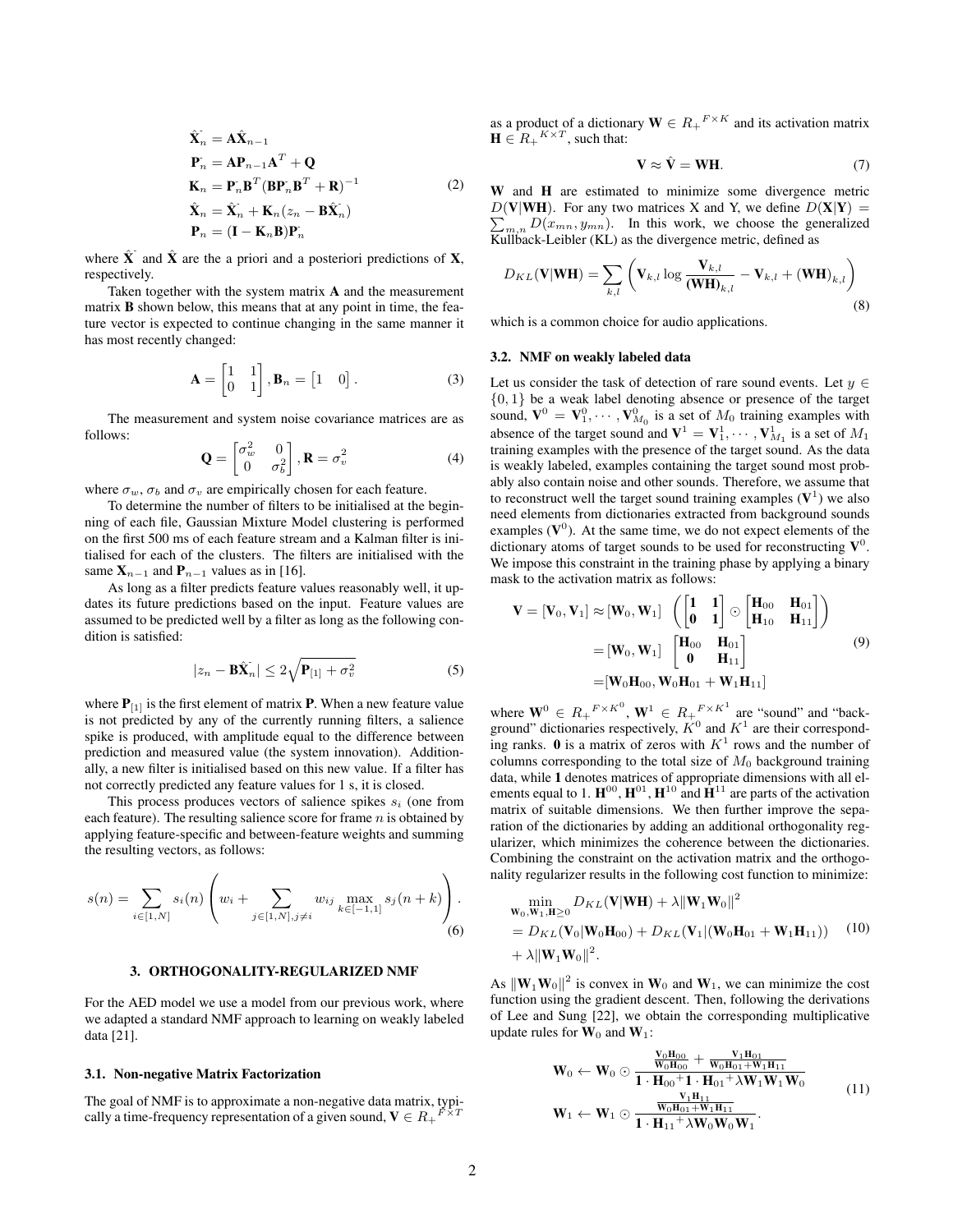As the regularizer does not influence the activation matrix H, the update rule for H remains the same as in the original NMF problem formulation:

$$
\mathbf{H} \leftarrow \mathbf{H} \odot \frac{\mathbf{W}^T \frac{\mathbf{V}}{\mathbf{W}\mathbf{H}}}{\mathbf{W}^T \mathbf{1}}.
$$
 (12)

Final dictionaries  $W_0$  and  $W_1$  are then concatenated to form a dictionary W used for audio event detection, whereas the activation matrix H is discarded.

## 4. PROPOSED METHOD

For the final task of AED we combine the outputs of the two models. In principle, the salience model will detect onsets of any interesting events, regardless of whether they are the target in the task. Therefore, its output is combined with the NMF output, which can differentiate between target and non-target events. The full combined model is shown in Figure 1.



Fig. 1. General architecture of the proposed method. Frames of audio signal are analysed in parallel by two models. The salience model calculates salience score from N different features, while the NMF model uses mel spectrograms to produce an output matrix, which is binarized before being combined with the salience score to form the final output.

Firstly, we use the NMF method to extract dictionaries  $W_0$  and  $W<sub>1</sub>$ . In the event detection phase, a test sample is decomposed using the trained dictionaries as follows:

$$
\mathbf{V}_{test} = \left[\mathbf{W}^0, \mathbf{W}^1\right] \begin{bmatrix} \mathbf{H}_0 \\ \mathbf{H}_1 \end{bmatrix} . \tag{13}
$$

Finally,  $H_1$  is binarized using a threshold equal to 50% of the maximum value of the entire activation matrix  $(\mathbf{H}_0 \text{ and } \mathbf{H}_1)$ .

In parallel, salience score  $s(n)$  per frame is computed for each test sample, forming a vector s, which is then normalised. In the final stage the salience score vector  $s$  is multiplied element-wise with the

binary output of  $H_1$ . The columns of the resulting matrix **O** that have at least one entry greater than 0 indicate the presence of an event.

$$
\mathbf{O} = s \odot \mathbf{H}_1. \tag{14}
$$

We post-process the annotation matrices by discarding events shorter than 100 ms and removing gaps shorter than 100 ms between the events. The shortest event in the training dataset was 240 ms long.

#### 5. EXPERIMENTAL SETUP

## 5.1. Dataset

The proposed method is evaluated on rare event detection using only weakly labeled data from the audio recordings of the TUT Rare Sound Events 2017, which were provided for Task 2 of the DCASE2017 challenge [6]. Although the DCASE2018 Challenge also provided a weakly labeled dataset for AED, we choose the DCASE2017 dataset because it addresses a simple scenario - detecting one sound at a time - which is suitable for the current proof-of-concept study. The dataset consists of around 100 isolated sound examples for three target classes: gunshot, baby crying and glass breaking, together with background audio which is part of the TUT Acoustic Scenes 2016 dataset [23]. For training the NMF model we use weakly labeled 4 second mixtures. It is important to reiterate, that we do not know the timestamp of the event in the mix, just a binary label determining weather the mix contains the sound of interest. For testing, we use 500 mixes of -6dB, 0dB and 6dB SNR of the sounds and backgrounds not used in the training set. The testing mixtures were provided for the DCASE2017 challenge. Each testing mixture is 30 second long.

### 5.2. Parameters of the salience model

Six features are extracted using the pyAudioAnalysis library [24], with a 64 ms window: energy, energy entropy, spectral centroid, spectral rolloff, spectral entropy and zero-crossing rate. The weights  $w_{ii}$  and  $w_{ij}$  used in Eq. 6 were trained with a constrained logistic regression, where the binary output variable was presence of event in a file, predictor values were the mean  $s_i$  for each feature, and the weights were constrained to be positive. Recordings of 30 seconds are used for training.

#### 5.3. Parameters of the NMF model

To build the NMF model, we resample the data to 16000 Hz. We extract mel-spectrograms with 40 components, using a window size and hop size of 64 ms. In order to model temporal dynamics we group 4 consecutive frames into 2D patches, a value that was chosen empirically. We train the system on audio chunks of 4 seconds and evaluate on recordings of 30 seconds. We set the number of positive and negative atoms as  $K_0 = 20, K_1 = 10$ , values chosen empirically.

## 5.4. Evaluation metrics

To evaluate the method we use event-based error rate (ER) and eventbased F-score. An event is considered correctly detected using onsetonly condition with a collar of 500 ms. The ER is calculated by adding the number of insertions and deletions for each class before dividing it by the total number of events. The F-score is based on the total amount of false negatives, true positives and false positives [25].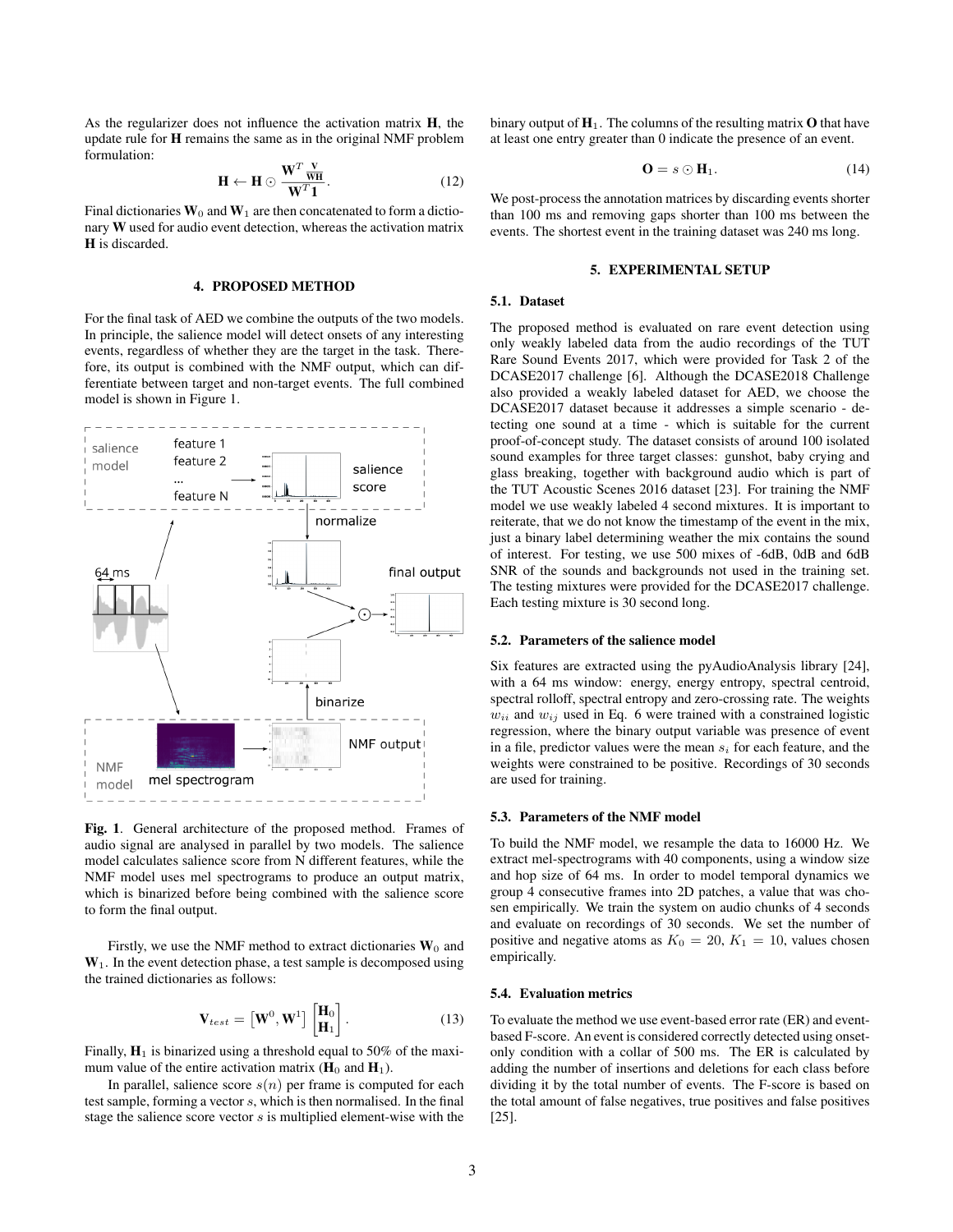#### 6. RESULTS AND DISCUSSION

Table 1 presents the results of the evaluation on the test set. For comparison, alongside the proposed method, we show the results for each of the NMF and salience models separately. In the salience model, an event was detected for every frame n in which  $s(n)$  $0.5 * max(s)$ .

Table 1. Evaluation results on gunshot, babycry and glassbreak detection. Error Rate (ER) and F-score (F1) are reported for the proposed method, NMF only and Salience model only. Lowest ER and highest accuracy for each target sound are shown in bold.

| Event type     | <b>Proposed</b> |     | <b>NMF</b> |      | Salience |                |
|----------------|-----------------|-----|------------|------|----------|----------------|
|                | ER              | F1  | ER         | F1   | ER       | F <sub>1</sub> |
| Gunshot        | 0.76            | 65% | 0.80       | 64 % | 1.45     | 36%            |
| Glass breaking | 1.07            | 46% | 1.23       | 41%  | .12      | 54%            |
| Baby crying    | 1.04            | 36% | 1.07       | 37%  | 1.71     | 32%            |

Adding the auditory salience model to the NMF detector improves its performance for gunshot and glass breaking events. For the baby crying event, it decreases the error rate, but does not improve the F-score, suggesting a low hit rate. The reason for this difference in performance for different event classes may be that the first two - gunshot and glass breaking - usually have sudden onsets, while the last one - baby crying - can start rather slowly. The salience model is designed to detect sudden changes in features, but will adapt to changes that are too slow. While this property makes it useful in some types of backgrounds (see below), it also means that it might not be suited for events which develop slowly, or might need a larger frame window for them.



Fig. 2. Results for a gunshot event over a residential area background, with a loud car passing in the first half of the file. Top row: H<sup>1</sup> matrix from the NMF model. Bottom left: salience model output s. Bottom right: final output of the model, from which an event is detected for any value larger than 0. Red dashed line shows the position of the target event. Even though it was correctly recognised by the salience model, the combined models do not detect it.

There were a number of cases where the salience model was able to detect an event when the NMF was not. This is also evident from the fact that the salience model outperforms both the NMF and the proposed method for the glass breaking event. One situation where the salience model presents an advantage is when the background noise significantly but slowly increases in level - e.g. a train passing (see Figure 2). Because a Kalman filter-based model is not sensitive to sudden feature changes, it is able to adapt to this background, and only flag a detection when changes in feature values correspond to new, 'surprising' events. It also seems to perform well in loud cafeteria-type backgrounds (see Figure 3).



Fig. 3. Results for a gunshot event over a cafe/restaurant background. Top row:  $\mathbf{H}_1$  matrix from the NMF model, before and after binarization. Bottom left: salience model output s, after normalization. Bottom right: final output of the model, from which an event is detected for any value larger than 0. Red dashed line shows the position of the target event, which was correctly recognised by the salience model, but not the NMF model.

For the combined model, however, binarization in the NMF output, followed by multiplication of outputs, does not allow for detection of any events not detected by NMF. With the method used to combine the two models, the main advantage of the salience model was in removing false positives. A different method, not based on a binary mask, might preserve more events detected by Kalman filters and increase hit rate.

## 7. CONCLUSIONS

We proposed a novel approach for AED using weakly labeled data: combining a traditional NMF based approach with a model inspired by human auditory attention. We showed that auditory salience can enhance traditional AED models. Specifically, a Kalman filter-based salience model provides promising results, as it seems less sensitive to changes in background sound level. However, due to the simplicity of the method for combining the two outputs, some of the salient sounds were removed from the final output by the NMF model. Therefore, in future we will explore more sophisticated methods for combining predictions from multiple models, for example a mixture of experts or other ensemble method. Moreover, it would be interesting to examine the combination of a salience model with a deep learning model, such as a Convolutional Recurrent Neural Network.